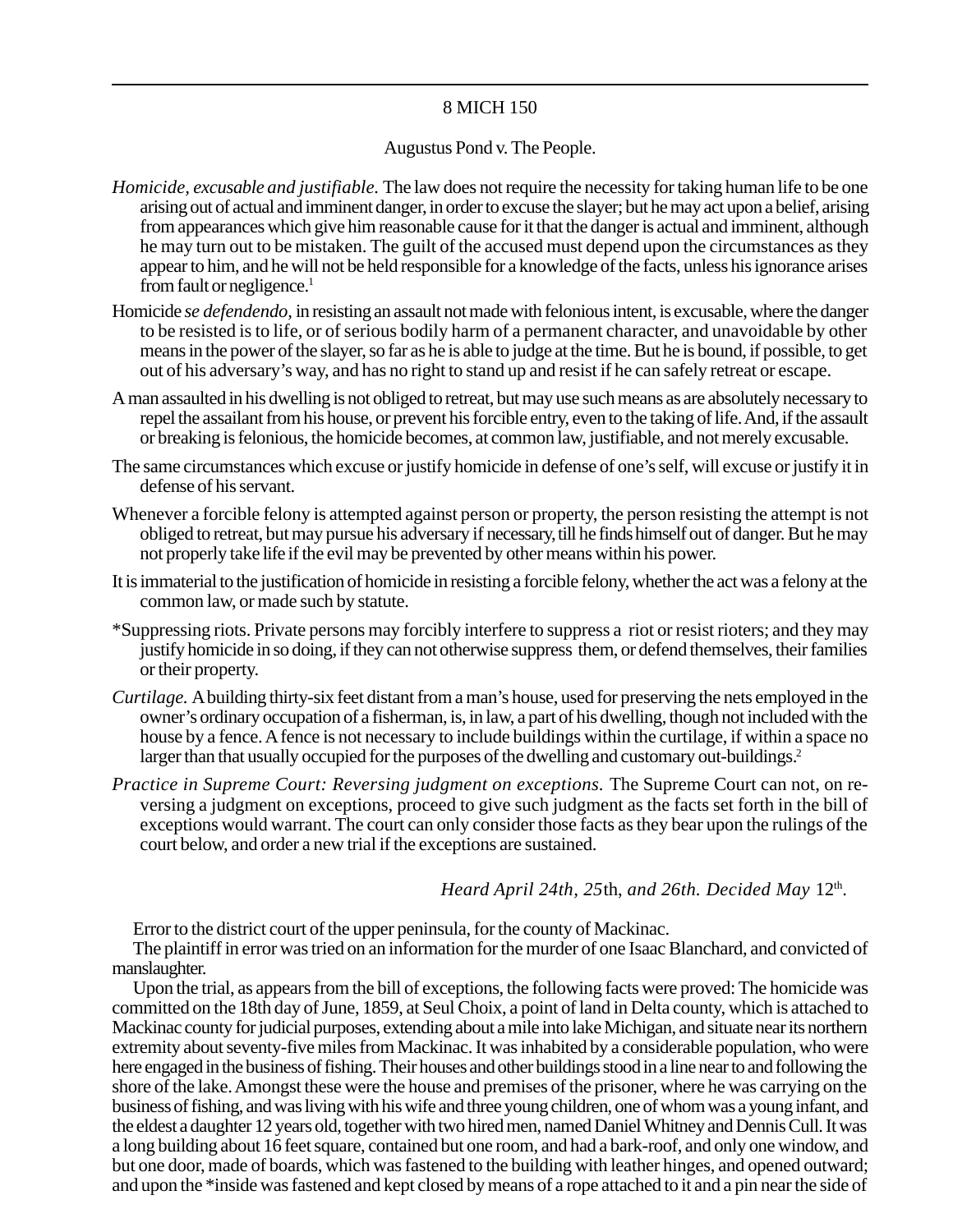the door, around which the rope was drawn and made fast.

Thirty-six feet distant from the prisoner's house was another building of the prisoner, called a net-house. This was constructed with six posts set in the ground, having plates upon their top, and the whole was inclosed with boards an inch or an inch and a quarter thick, nailed on the sides to the posts, and on the roof nailed to the plates, and to a ridge-pole. The joints of the roof were also covered with bark, and the bark held in its place by poles extending from one end to the other. It had a board floor, and but one door, which opened directly opposite to the door of the prisoner's house. This door was made of boards, was fastened to the building with leather hinges, and upon the inside was closed and fastened by the same means and arrangement as the door of the prisoner's house above described. It also had a latch. The net-house was about sixteen feet long and fourteen feet wide; contained but one room, had a berth constructed about two and a half feet high, for the purposes of a bedstead, in the end of the building opposite that containing the door, which berth was large enough to accommodate two persons comfortably, and on which the prisoner's two hired men, Whitney and Cull, had slept regularly, up to the time of the homicide, during their employment with the prisoner, the former having been in his service two weeks, and the latter one week immediately preceding. They took their regular meals with the prisoner's family in his house, and lived as members of his family. Two of the three persons engaged in the transactions leading to and immediately connected with the homicide, David Plant and Isaac Blanchard, jr., the deceased, resided also at Seul Choix point, near its foot, at a place called the Harbor, Plant about a mile, and Blanchard about three-fourths of a mile from the prisoner's house. The other, \*Joseph Robilliard, resided near the end of the point, and not far from the prisoner's premises.

On Thursday, at about noon, of the same week when the homicide occurred, Plant, in the presence of said Blanchard, at the house of one Downey, situate on the point, threatened in conversation with Mrs. Downey that he must whip the prisoner or there would be a fracas. This threat was heard by the young daughter of the prisoner, who happened to be passing near at the time, and who immediately went home and communicated the threat to her mother, who thereupon immediately awakened the prisoner, he being then asleep on a bed, and communicated the threat to him in these words: " My little girl says in passing Mr. Downey's, she heard Plant say he was going to whip you." This was about 1 o'clock P. M. On the evening of the same day, at about 8 o'clock, an assembling of from fifteen to twenty persons occurred on the point, a few rods from the prisoner's house, and between the houses of Joseph Martell and a Mr. Durocher, which were about one hundred feet apart. The larger part of these persons resided at the harbor, and between the harbor and the point. They had, as Mary Pond, a witness for the prisoner, testified, been hunting for the prisoner, and had overtaken him near Durocher's house. Jerry Williams, a witness for the people, testified that he was one of the company; that he had been on board a vessel in the bay, and was returning towards the harbor; that he came there with a party of persons, and there met another party, and he could not say how many persons were present, nor how long they remained there.

In the company were Plant, Robilliard and the deceased. The prisoner was got into the company by Plant, who had called him out of Joseph Martell's house. They were sitting all around the prisoner, engaged in conversation. They surrounded him. Their proceedings thus far were observed by the prisoner's daughter, who was secreted behind Durocher's \*house, in order to look at them and see what they would do to her father, and she then left, and went home and reported them to her mother. Whilst the company was so assembled, Plant told the prisoner that he did not use his neighbors right; that he ought not to pitch on to men not of his size and abuse them; that if the prisoner wanted to fight anybody, he had better take a man of his size. There was no evidence of any provocation on the part of Pond by words or acts. Plant then struck the prisoner in his face with his fist—the prisoner's hat at the same time falling off—and then kicked him in his breast. The prisoner did nothing more than pick up his hat and put it on again. Then they drank whisky together, furnished by Blanchard. In a short time the prisoner, as Mary Pond expressed it, "got clear of the company." At first, as stated by other witnesses, he walked off, and then was seen running away alone into the woods. About 9 or 10 o'clock on the same evening, Plant, Robilliard and Blanchard came to the door of the prisoner's net-house. The prisoner's two hired men, Whitney and Cull, were then asleep therein, and when they went to bed that evening, the door was fastened to the building upon its hinges, and it was closed and fastened as usual on the inside by means of the rope above described, which was make fast around a pin or nail near the side of the door.

Whitney was awakened by the walking of Plant on the floor, and he then saw the door lying outside on the ground, torn from its hinges, and the pin or nail that had held the rope was also broken. Plant first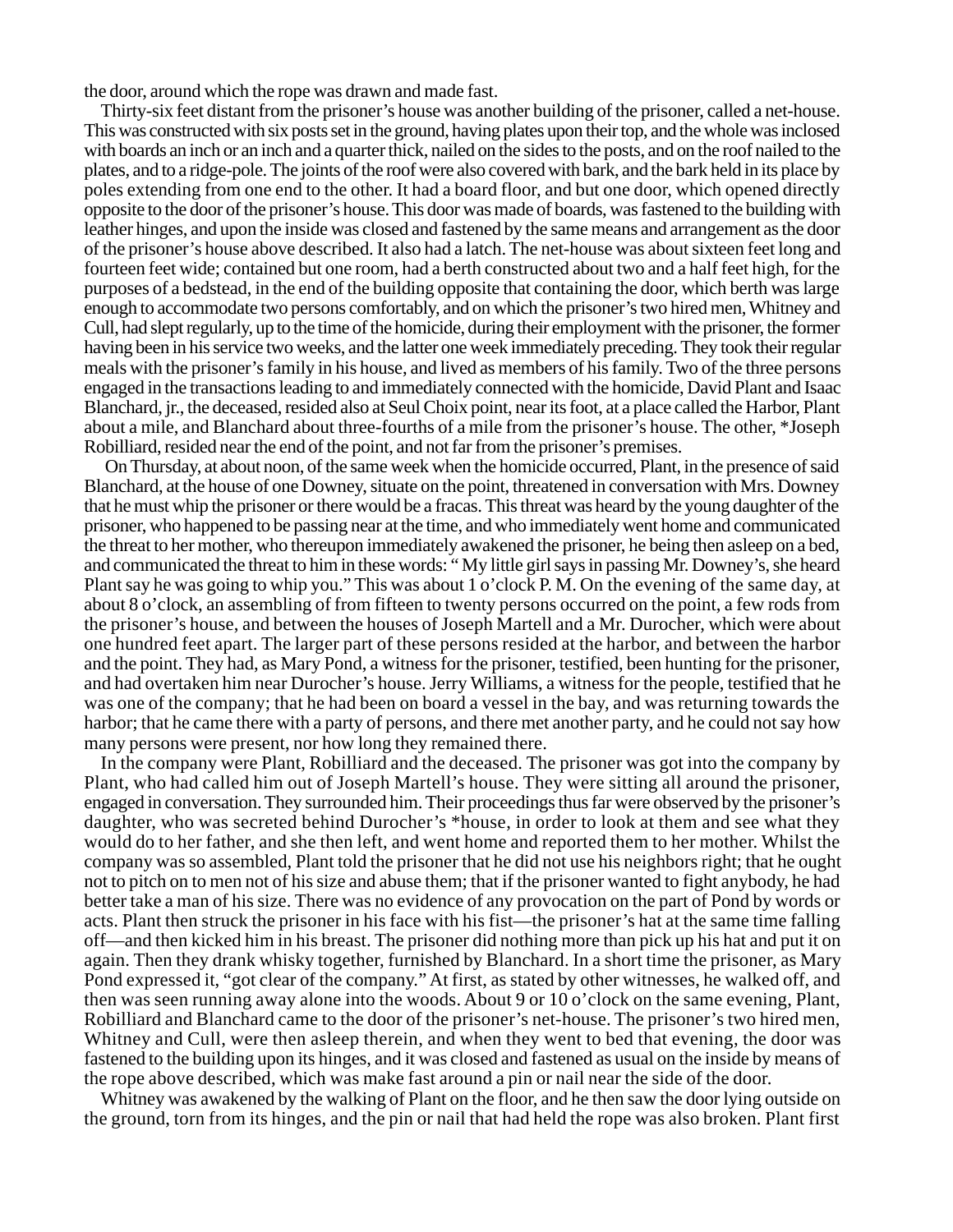went up to the bed, took hold of Whitney's arm and asked who he was. Whitney told him, and then Plant said "you are not the man." Plant then asked where the prisoner was. Whitney replied at Joseph Martell's." Robilliard and Blanchard remained outside near the door of the net-house. This was after dark. Plant did not explain to Whitney \*what he wanted of the prisoner. They then went to the door of the prisoner's house; Plant opened it. They wanted the prisoner; Plant asked where he was; his wife replied "I do not know; go and see on board the little vessel." Plant said, "We have been there, and he was not there; we must have him absolutely; we have got business with him." She replied, "What business have you? It is just as well to say it to me as to him; what do you want to do with him? Say it to me and I will tell him." They said, "No, we must have him tonight; we do not wish to tell you; we will tell him," and they then went away towards the point to hunt for him. When they came to the door there were about twenty persons behind the house.

Just after this occurrence the prisoner came home, stayed from five to ten minutes, went away, and slept all night at the house of a near neighbor, Joseph Martell. Between ten and eleven o'clock the same evening, Plant, Robilliard, and the deceased, went to the house of Thomas Ward after he had gone to bed, but for what purpose was not shown.

On the next day, Friday, the prisoner was away from home most of the day, and Whitney saw him but once or twice. He came to the house of Joseph Martell on that day, between ten and eleven o'clock in the forenoon, to get his pistol, saying he wanted it for his hired man. He obtained it, carried it away, but it was not loaded and had no lock.

On the same day, about noon, Plant and the deceased were in company near the house of Peter Closs; the prisoner was also present, and then the deceased was standing about one hundred feet off. Plant was heard to make threats against the prisoner. Plant said to the prisoner, "It is a good while since you have had a grudge against me; I must whip you to satisfy myself." Plant went near to the prisoner and told him not to say anything; if he \*did he would give him slaps, or kicks. Plant then took a stone in his hand, and said, "Don't speak any more; I am a good Irishman, and will throw it at you." Pond did not say the least thing in reply to the threats, nor do anything; but went off quietly home. Immediately afterwards Plant went to the dock of Peter Closs, and there said that he must whip Augustus Pond, or pass for the biggest loafer on the earth.

On the same day, about two o'clock in the afternoon, Plant and the prisoner were together at prisoner's premises, when the prisoner took Plant into the net-house, where they drank together once. They were there about ten minutes.

On Friday night Plant did not go to bed. Plant, Robilliard and the deceased were aboard some vessels near the shore from nine till about eleven o'clock in the evening, when they left the vessel. It was a bright moonlight night; the moon on this night was nearly full, and rose at ten o'clock and eleven minutes in the evening. Whitney and Cull went to bed in the prisoner' s net-house, at about eleven o'clock in the evening. Before going to bed they set up the door in its usual place, and they soon went to sleep. None of the family in the prisoner's house went to bed this night, because they were afraid of Plant, Robilliard and the deceased.

Between one and two o'clock that night, Whitney was waked by boards being torn from the roof of the net-house, directly over his bed. Cull did not awake. Plant came inside and said, "Some one is tearing down the net-house; let us go out and give 'em hell." At this time the west side and a part of the roof of the net-house were torn down by Robilliard and the deceased, who were outside, whilst Plant was inside the building. The whole three, Plant, Robilliard and the deceased, then went to the door of the prisoner's house, and as to what there transpired at the door, the prisoner's daughter, Mary Pond, testified as follows:

\*Plant shook the door and said, " Open the door;" mother answered, "No, what will I open the door for?" Plant said, "We want the master of the house." Mother asked, "Why do you want to see him ?" Plant answered, "We have business with him." Mother said, "He is not here, and it is just as well to say it to me as to him."Father then got off the bed and got under it. Plant shook the door again and said, "Open the door; we want to search the house." Mother replied, "I told you he is not here."Plant then asked for some crackers. I went and got them, whilst mother stood by the door, fastening it. She took the crackers and tried to give them through a crevice between the logs near the door. Blanchard did not want to take them through the crevice; he wanted the door opened, but finally took them through the crevice.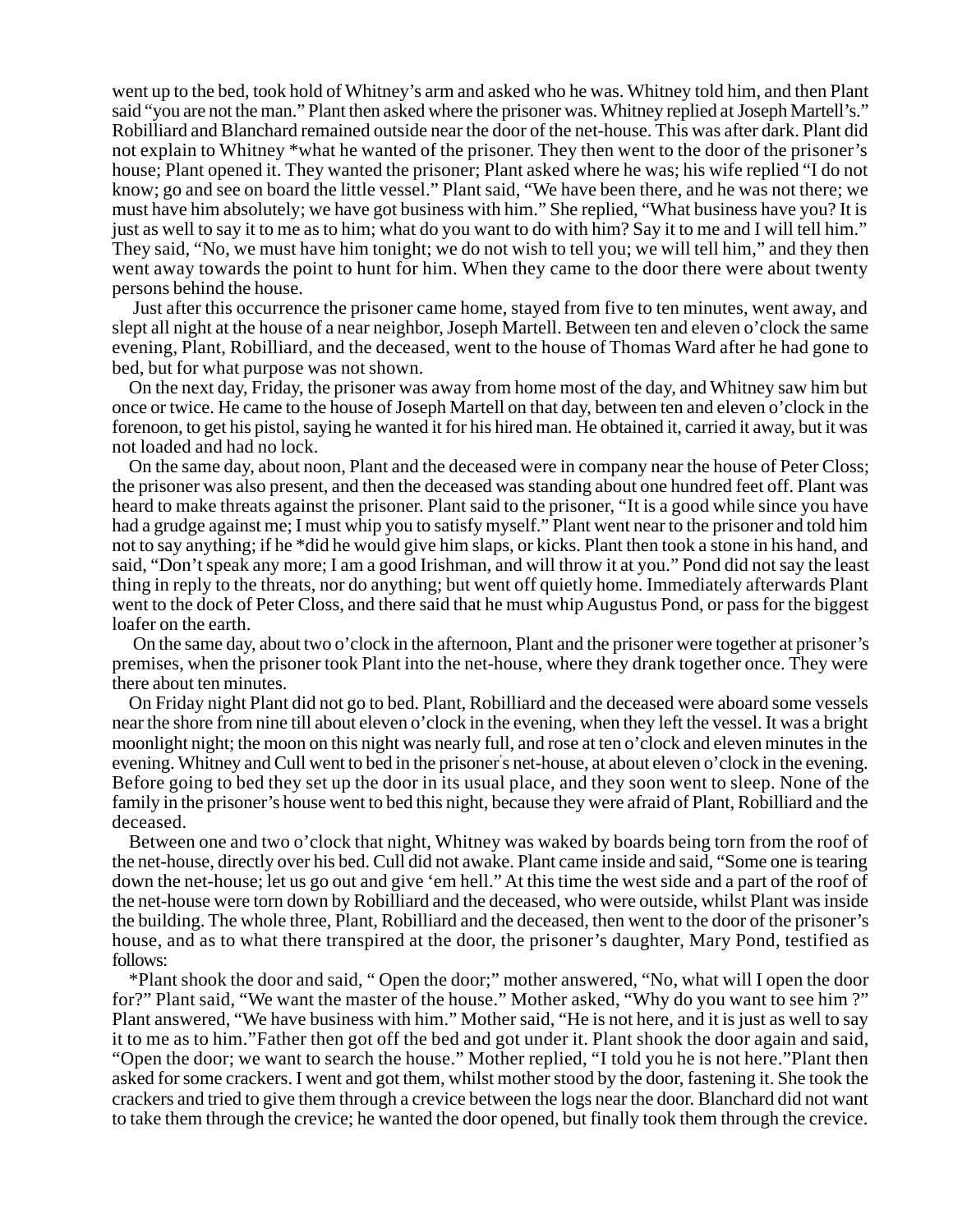Plant then again said, "Open the door." Mother refused. He then again said "open the door or you will regret it." Mother replied, "No, I will not open it." Father was then going to come out from under the bed; mother said to him, "For God's sake do not come out, it will be your death-blow." Father came out, but went under it again. Blanchard then asked for some sugar; I got it, gave it to mother, and she tried to give it to them through the crevice; they declined taking it through the crevice, and Plant said, " If you don't open the door you will regret it;" " open the door right away;" "open the door; it is Dave Plant, who speaks with you tonight; when Dave Plant tells you to open your door, you must open right away." She then slid the cord along, and opened the door from six to twelve inches, passed out the sugar; they did not take it, but Plant took hold of her arm and squeezed it; mother told him to let go; he answered, "No I will not, I want you to open the door." Mother fainted; she did not fall, but leaned on the door; they soon took the sugar and put it in their whisky. They then left, going towards the house of Louis Robinson. He lives in the \*same house with Thomas Ward. As they left they said, "Let us go towards Robinson' s and see."

The prisoner then came out of his house, went to the house of Peter Closs, a near neighbor and brother-in-law, there obtained a double-barreled shot gun, both barrels being already loaded with pigeon-shot. In about a quarter of an hour after he left his house, he returned with the gun, went into the net-house, looked around, and then went into his own house in company with Whitney. Whitney stayed in the house a few minutes, then came out, did not go to bed again during the night, and went towards Thomas Ward's, where he heard the parties making a noise.

Plant, Robilliard and the deceased went to Robinson's house and asked for Thomas Ward. Ward and the family were in bed. They were told by Mrs. Robinson that he was not within. They insisted that he was. They were then told by Mrs. Robinson that she had a sick child. They said they didn't care a damn, they would come in any way, and if they couldn't come through the door, they would come through the roof. Mrs. Robinson then told them that Ward was in their net-house. They went to find him there, but not finding him, came back to the door, and said they would break the door open or come through the roof. Then Ward, who was in the house, spoke and told them to wait and he would go out. Ward got up, dressed himself, and went out. Plant asked Ward to go around with them. Ward refused. Plant asked Ward if he was afraid. Ward said he was afraid of going with them, they acted so mean. The deceased then put his hand on Ward's shoulder, and told him not to be afraid, as they were not going to hurt him. The deceased then asked for something to eat. Ward went into the house to get something to eat, and whilst he was in for that purpose, the deceased stood by the door and told Ward not to be afraid, he wouldn't let any one in. Ward \*came out with some bread and butter, and gave it to all three, which they ate. While eating the bread and butter the deceased said, "We have torn down half the net-house of Augustus Pond, coming along, and have left the rest, so when we go back we will have the rest of the fun." He also said, "I want to see Gust Pond; he abused an Irishman, and I want to abuse him just as bad as he abused the Irishman." He also said, " Pond has to be abused any way." He further said, "Thomas, this is good bread; I don't know but it may be the last piece of bread I'll eat." On this same occasion Plant said, "I must have a fight with Gust Pond, and if I can' t whip him, Isaac will whip him."

The deceased was then standing by the side of Ward, and had his hand on Ward's shoulder. Plant spoke of the three as being an army, and said that he was captain, Robilliard was Bonaparte, and Blanchard was the soldier, and was to do what they ordered. Plant said he had wanted Blanchard to go into prisoner's house, and he was going to punish him by drinking three times to his drinking once, for not doing as he was told to do. Plant and Robilliard drank twice by the door. Ward then went into his house, and Plant, Robilliard and the deceased, went away towards George Porkains' house.

They soon returned, and in passing Ward's house, they were heard to say that " they were going back again; were going to find him, and to whip him, or have the soul out of him." In passing, the deceased stopped by Ward's net-house. Plant and Robilliard went on towards the prisoner's house, and when they were two or three hundred feet from Ward's, as judged by the sound, Plant halloed for Isaac Blanchard, thus: "Isaac, come along; are you afraid ? What in hell is the use of being afraid? Follow me, you follow a man." Blanchard replied, " I am not afraid,"and he then went in the direction of the prisoner's house.

\*Plant, Robilliard and the deceased, then went to the door of the prisoner's house. They asked admission, which was refused by the prisoner's wife. She asked what they wanted. They replied that they wanted the master of the house, and that they wanted to come in and search the house. They were not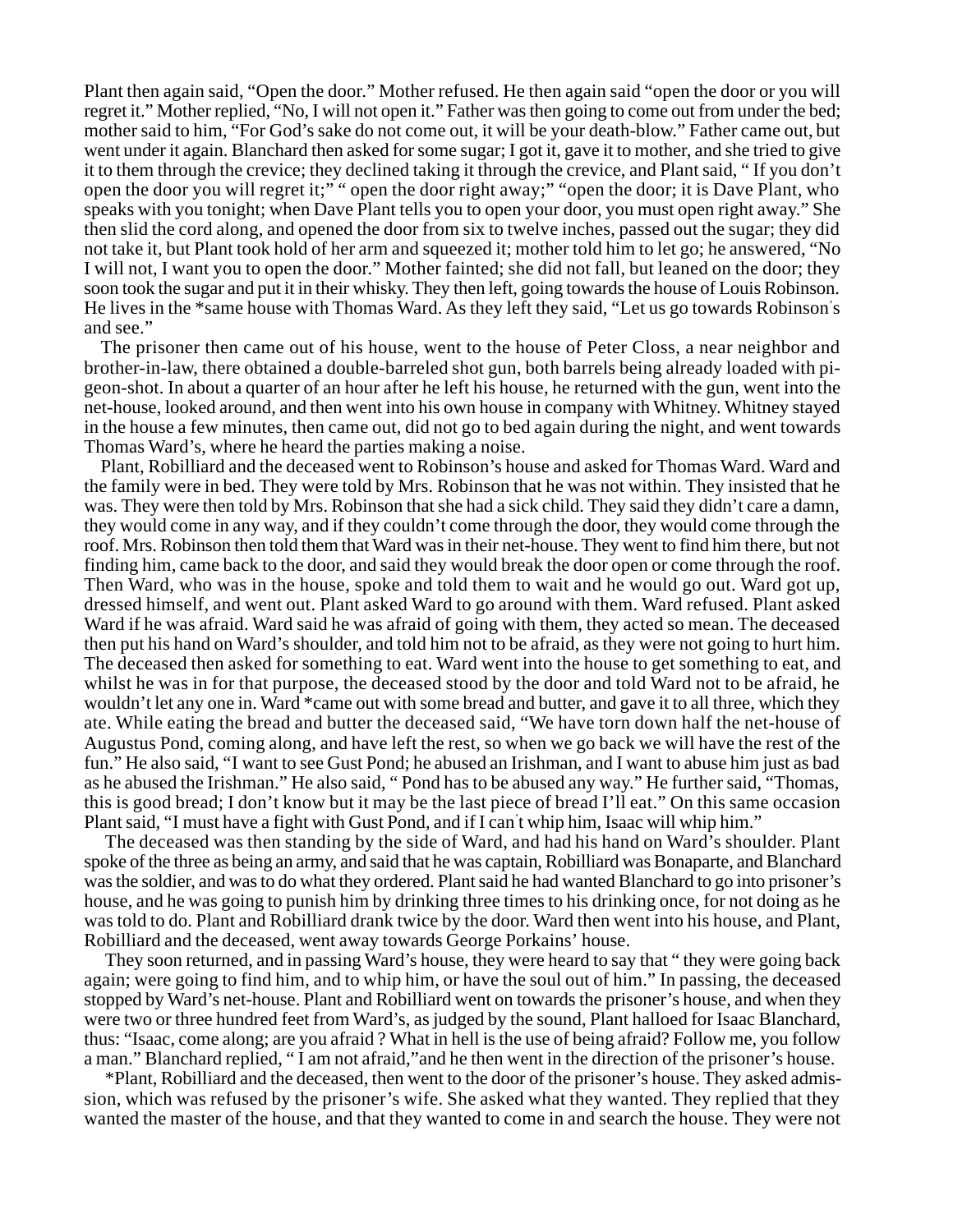admitted. The door was fastened with a cord.

The whole three then went to the prisoner's net-house. Robilliard and the deceased stood outside, and they commenced tearing down the net-house; at the same time Plant went inside, where Dennis Cull was sound asleep in bed. The first that Cull knew was his being pulled out of bed on to the floor. Plant was on top of him with his hand on his throat, choking him. Cull asked who it was choking him, but got no answer. Just at this time, whilst Plant was in the net-house and Robilliard and the deceased were tearing it down, the prisoner came to the door of his house, opened it, and halloed thus: "Who is tearing down my net-house?" To this there was no response.

Near or about the same time, the voices of a woman and child were heard crying near the prisoner's house, and by the woman's voice the words "For God's sake " were spoken twice.

The boards were rattling at the same time that these voices of the woman and child were heard. The prisoner said, "Leave or I'll shoot," and after this the tearing down of the net-house continued. In about half a minute after the first order to leave, the prisoner said again, " Leave, or I'll shoot." These orders to leave were spoken with a loud voice.

A little before the firing of the gun, and whilst Plant was in the net-house, the cries of Cull were heard in the net-house. He halloed as if he was in pain. He did not speak, but halloed twice.

The boards stopped rattling about three or four seconds \*before the gun was fired, and the gun was fired from two to four seconds after the prisoner's second order of "Leave, or I'll shoot."

The gun was fired a little before daybreak, on the morning of Saturday, the 18th of June. It was proved clearly that the prisoner fired it. It was a double-barreled shot gun, loaded with pigeon shot. Only one barrel was discharged.

The deceased was found dead the next morning, a little after daylight, in a small path in the bushes, about two hundred and twelve feet from the door of the prisoner's house, with wounds upon his person from pigeon shot, sufficient to cause death.

On the same morning, after daybreak, and before sunrise, the prisoner, at the house of Mr. Beaudoin, his father-in-law, and who lived near, met his brother Louis Pond, who was constable and acting as such, and residing at Seul Choix. Prisoner said to his brother that he had come to give himself up to him, to take him for what he had done; and that he wanted to reach Beaver islands, to give himself up to the law. The Beaver islands are about twenty-five miles from Seul Choix. He addressed these words to his brother: "I come and Surrender myself to you." His brother did not take him, because, as he said, the prisoner's men understood the matter better than he did, and at that time the brother did not think of his being a constable, as he was very much confused and excited from the occurrence. The prisoner then engaged his two hired men Whitney and Cull, to go with him to Baever Islands. On applying to Whitney for the purpose, he said to him that he should have to go to Beaver islands to give himself up, and requested them, Whitney and Cull, to go with him and row the boat, Whitney and Cull started with him for Beaver islands about sunrise, in a boat, and when within about seven miles of said islands, they were overtaken by a boat from \*Seul Choix, containing Plant, Robilliard and three other persons, who took the prisoner into their boat, one of them being a constable, and brought him back to Seul Choix, and from there he was brought to the jail at Mackinac for confinement.

Wilson Newton was sworn as a witness for the prosecution, and he testified as to the different conversations and statements of the prisoner at different times concerning the homicide, after its occurrence. Upon his examination in chief, he testified that the prisoner said that Robilliard was on the roof of the nethouse pulling the boards off; that Blanchard stood on the ground catching them, and he came out of his house and shot Blanchard, though he thought he had missed him because he ran; that he couldn't tell how many there were together; that he fired into the pile, and as near as he could judge there were two or three; that Blanchard was on the run when he fired, and he fired with a shot gun that he got from a brother-in-law; that Blanchard stood with his side partly towards him, and that he couldn't tell how far it was to Blanchard from where he fired.

On the cross-examination, the witness testified that the prisoner conversed with him fully and freely about the homicide. Prisoner told him the object of his going to Beaver islands. He told the particulars of the homicide, as witness supposed, but witness was not sure that he (witness) recollected all. The prisoner explained to witness why he shot, and said that Plant, Robilliard and the deceased were prowling around his shanty; that they had been to his house more than once that night; that they wanted to come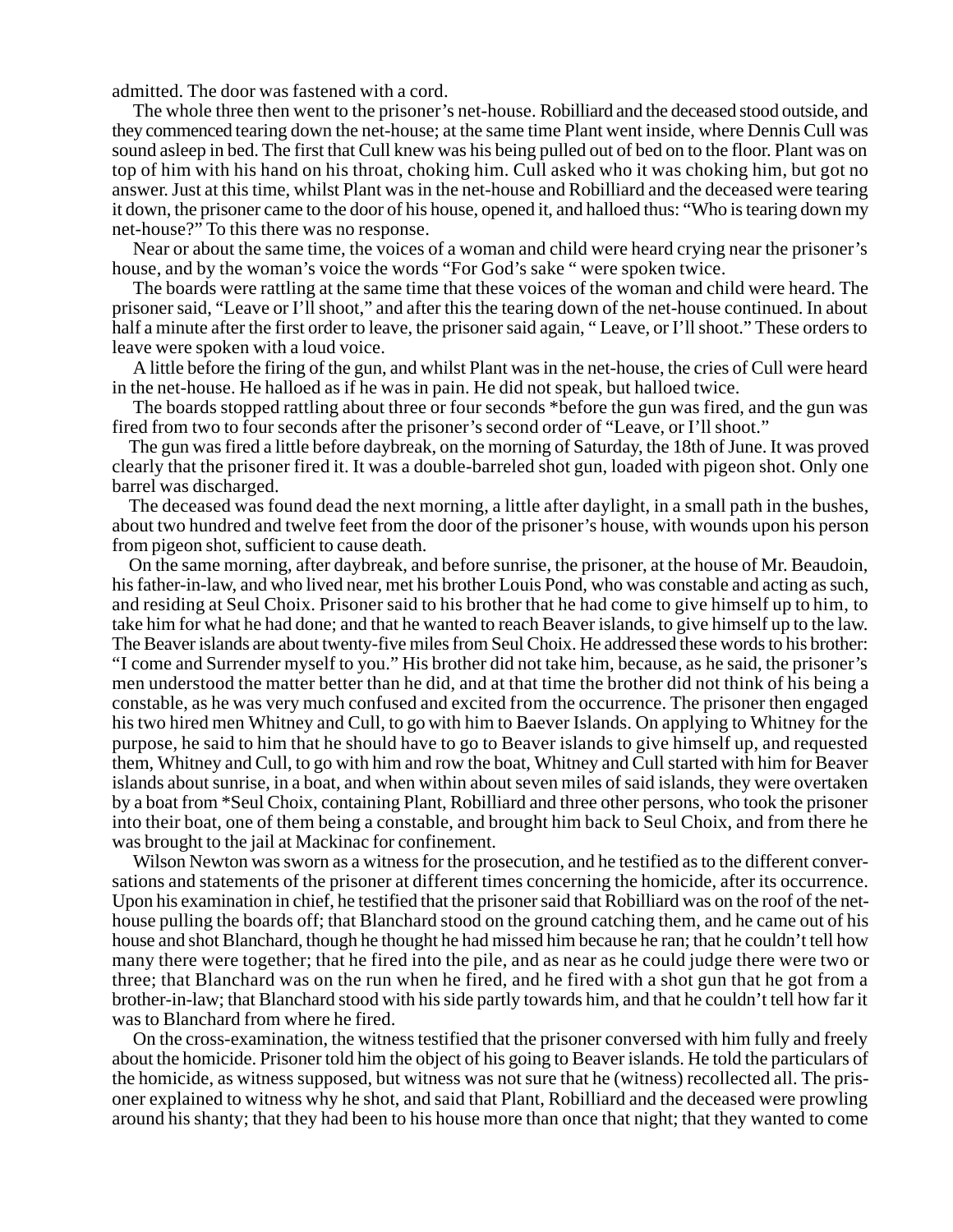into his dwelling-house; that they tried to get in, and his wife held the door; that she kept the door fast, and barred or held them out; that the first time they came they tore a part of the roof boards off; that he was under the bed when they were at the door, and he gave as a reason for going under the bed, that he was afraid of them; \*that there was a quarrel between him and Plant; that he was afraid they would flog him; that he had kept away from them from Thursday night to Saturday morning; that he had kept out of their sight as much as he could; that he had kept dodging them; that they threatened to tear down the roof of his dwelling, but was not positive whether prisoner said they threatened to do this the first or second time they came on Friday night; and prisoner said he was afraid they would pull his heart out if they got hold of him, or his heart's blood, or something like that; and anyhow conveyed the idea that he was afraid of his life.

Some further evidence was given, and some questions arose as to the admissibility of evidence, but as these were not passed upon in this court, that portion of the bill of exceptions which presents them is omitted.

After counsel had summed up the cause, the court charged the jury generally in regard to the law of homicide as applied this case, and further instructed them as follows:

1. In regard to the ground of self-defense, the jury must be satisfied from the evidence that it was rendered necessary from an attack then made upon the prisoner's person, by which his life was endangered, or he was in peril of great bodily injury, and such consequence could not otherwise be avoided; that in such cases it is the duty of the party to use other means, by retreating, or otherwise, if he can so avoid the apprehended consequence; that he can only resort to the taking of life by a deadly weapon when the attack is being made so suddenly, and under such circumstances, that he could not, by retreating or otherwise, avoid the apprehended injury; that the circumstances must appear from the evidence to have been such as to warrant this belief, and induce this conviction in the mind of the accused.

2. As to another ground of defense, the defense and protection of Dennis Cull, the prisoner's servant, the court charged in like manner, that the jury must be satisfied that \*there was a like necessity from a like assault upon his life or person; and that if the jury should find from the evidence that the prisoner thus took the life of the deceased, either in self-defense or in defense and protection of Cull, that they should acquit the prisoner.

3. As to another ground of defense, the attack upon and destruction of the prisoner's building called the net-house, the court charged, that while the prisoner would have a right to use ordinary measures to protect his net-house from injury and destruction, and to use force for that purpose, yet he had no right for that purpose to resort to a deadly weapon, and to take the gun, shoot and kill the deceased; that the resort to and firing of the gun for this purpose was unlawful, and the homicide in respect to this alleged ground of defense was without sufficient excuse or justification; that the attack upon his building, and the injury to it, were a legal trespass for which he might seek and have redress in the courts, but that he had no right to repel the same by firing the gun and shooting the deceased.

To this third instruction the prisoner excepted.

The prisoner, by his counsel, then prayed the court to instruct the jury:

1. That if, from all the evidence and circumstances proved, the jury find the prisoner had reasonable ground to believe that there was a design to destroy his life, or commit any felony on his person, and that the deceased was either the principal in such design, or present as accessory, the killing of the deceased will be excusable homicide, although it afterwards appear that no felony was intended.

Which instruction the court refused to give as prayed, but did instruct the jury as so requested, with the following addition and qualification: "That it must also appear from the circumstances that the taking the life of the deceased was necessary for the purpose of saving his own \*life, or protecting himself from such felony upon his person, and that the intent was then about being executed."

2. That if from all the evidence and circumstances proved, the jury find that the prisoner had reasonable grounds to believe that there was a design to destroy the life of the prisoner's servant, Dennis Cull, or commit any felony upon his person, and that the deceased was either the principal in such design, or present as accessory, the killing of the deceased will be excusable homicide.

Which instruction the court refused to give as prayed, except with the following qualification and addition: "That it must also appear that the intent was then being executed, and that the taking the life of the deceased was necessary for saving the life of the servant, or protecting him from such felony."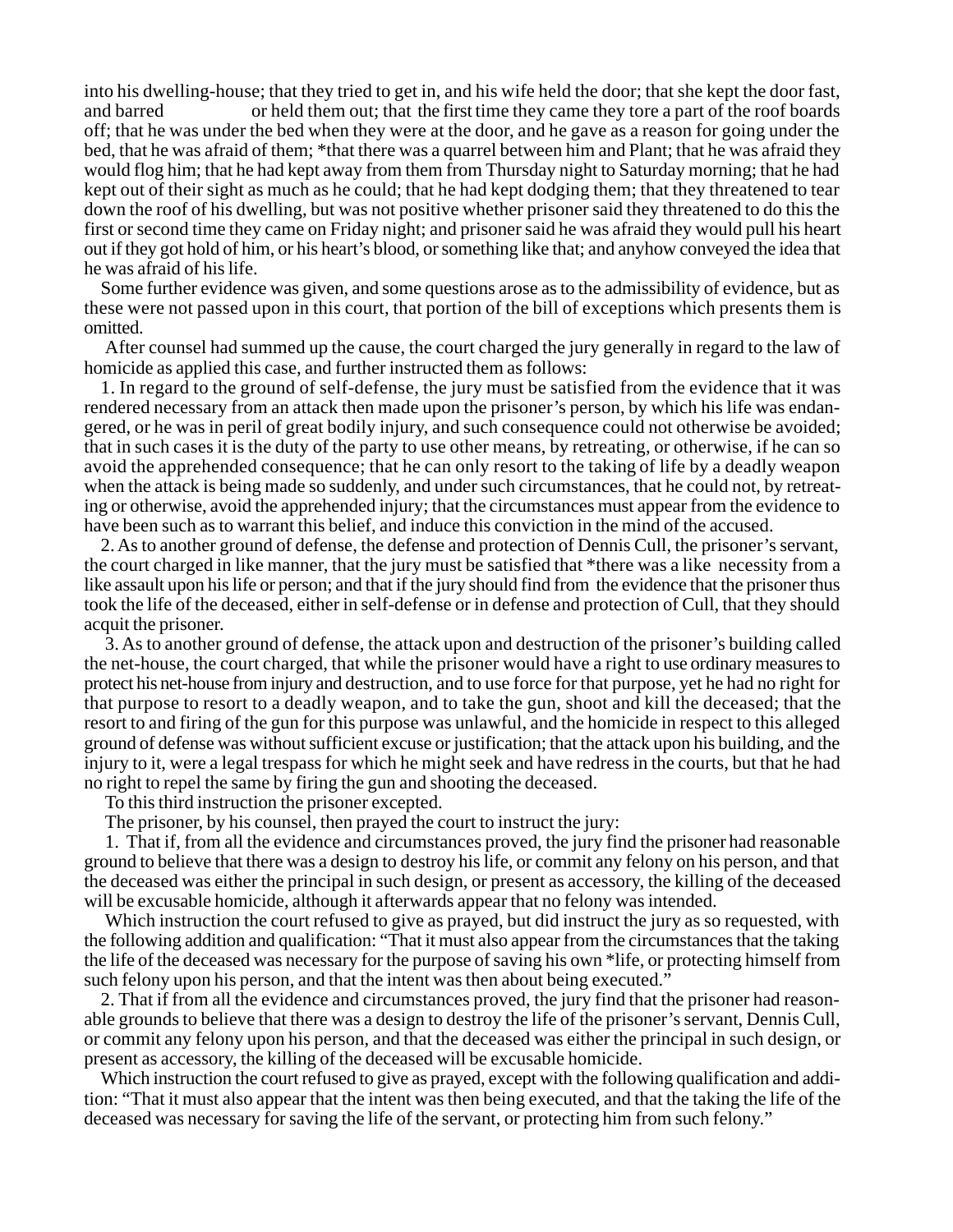3. That if from all the evidence the jury find, that the homicide was committed in repelling the commission of a felony, or atrocious crime against the person of the prisoner, or of his servant, and if from all the evidence and all the circumstances as proved, the jury find that the prisoner used only the reasonable and necessary means to prevent it, the act of killing will be excusable homicide.

Which instruction the court refused to give as prayed, but did instruct the jury as requested, with the following addition and qualification: "If it could not otherwise be avoided,"

4. That iffrom all the evidence, the jury find that the homicide was committed in repelling the commission of a burglary or other felony upon the dwelling of the prisoner, and if from all the evidence and all the circumstances as proved, the jury find that the prisoner used only the reasonable and necessary means to prevent it, the act of killing be justifiable homicide.

5. That if from all the evidence, the jury find that the net-house of the prisoner was an appurtenance, or out-building, of the prisoner's dwelling, and parcel of the messuage, \*and was regularly and ordinarily slept in at the time of the homicide by the prisoner's servants and members of his family, it was a dwelling within the meaning of the law; and if they further find, that the homicide was committed in repelling the commission of a burglary, or other felony on said building, by the deceased, either as principal or accessory, and the prisoner used only the reasonable and necessary means to prevent it, the act of killing will be justifiable homicide.

6. That if from all the evidence, the jury find that the homicide was committed in repelling the commission of an atrocious crime against the prisoner's property, by the deceased as principal, or as aider and abettor, and that the prisoner used only the reasonable and necessary means to prevent it, the act of killing will be justifiable homicide.

7. That if from all the evidence, the jury find that the deceased was engaged at the time of the homicide as principal or accessory, in breaking and entering in the night time the prisoner' s dwelling, with intent willfully and maliciously to destroy or injure the same, or to commit any other felony, and if they further find that the homicide was committed in repelling the same, and the prisoner used only the reasonable and necessary means to prevent it, the act of killing will be justifiable homicide.

8. That if, from all the evidence, the jury find that the homicide was committed in repelling the willful and malicious destruction or injury of the prisoner' s building, and the prisoner used only the reasonable and necessary means to prevent it, the act of killing will be justifiable homicide.

9. That a man's house is his castle, and that the making an attack upon a dwelling, regards as equivalent to an assault upon a man's person; and if from all the evidence, the jury find that the homicide was committed in repelling a willful, malicious and destructive attack upon the prisoner's dwelling, in such case the prisoner was not bound to retreat or abandon the dwelling \*to his adversary. And if the jury then find that the prisoner used only the reasonable and necessary means to prevent the attack, the killing will be justifiable homicide.

Which said instructions, numbered 4, 5, 6, 7, 8 and 9, the court refused to give, and the prisoner excepted.

10. That the prisoner had a right to judge and act upon the facts and circumstances which surrounded him, and as they appeared to him at the time of the homicide, and if from all the evidence, the jury find that the homicide was committed in repelling the *willful and malicious destruction of the prisoner's building,* and the prisoner used only the reasonable and necessary means to prevent it, the act of killing will be justifiable homicide.

Which said instruction the court refused to give as prayed, except with the following addition and qualification: "but he couldnot take life in so doing, or use a dangerous or deadly weapon for that purpose."

As to the fourth instruction above prayed, the court had in the general charge to the jury, instructed them that a man's dwelling-house is his castle; that if the deceased and those acting with him, had made an attack on the dwelling-house occupied by the prisoner with his wife and children, and attempted to break and enter it for any unlawful purpose, the prisoner would have the right to repel the same by force; and prevent its consummation, and in doing so, take life, if necessary for that purpose, and the court had already charged fully as above shown, in relation to the alleged injury to, and destruction of the nethouse. Said fourth instruction was refused because the court had already charged fully in respect to it; and further there was no evidence, nor was it insisted or claimed that there was any, tending to show such burglary or felony upon the dwelling-house occupied by the prisoner with his wife and children. But the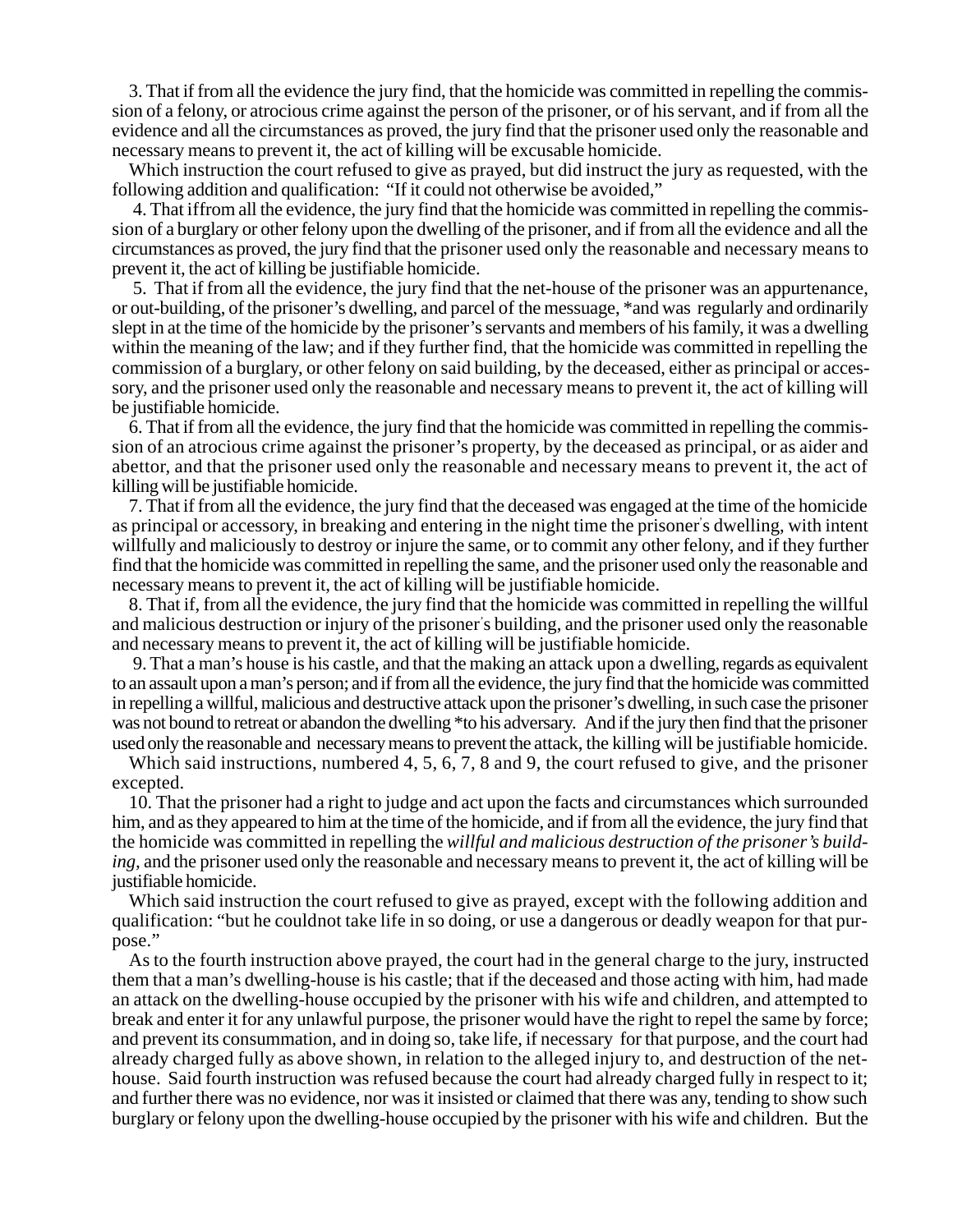prisoner's counsel claimed and insisted, that the net-house of the prisoner, and that on that ground, and on the evidence, the jury should be instructed as in said fourth instruction above prayed.

\*As to the seventh instruction above prayed, the court had already fully charged as above stated in reference to the fourth instruction, and there was no evidence, nor was it insisted or claimed that there was any, tending to show any such attack upon the prisoner's dwelling occupied by him with his wife and children, and so also as to the ninth instruction above prayed.

The subject of the 5th, 6th and 8th instructions above prayed, the court thought had already been covered by the general charge as above shown, in reference to the defense alleged, based on the attack upon and injury to the net-house.

The jury having found the prisoner guilty of manslaughter, the court sentenced him to confinement at hard labor in the state prison for the period of ten years.

*Buel & Trowbridge,* for plaintiff in error:

The *main* questions arising in this case are:

1st. Whether the prisoner had a right to act upon the circumstances as they appeared to him, and whether he would be justified if he committed the homicide in the real and honest belief that he or his servant were in great danger of death or serious bodily harm, although it should afterwards turn out that he was mistaken, and there was in fact neither design to do harm or serious injury, nor danger that it would be done.

"When from the nature of the attack, there is *reasonable ground to believe* that there is a design to destroy his life, or commit any felony on his person, the killing of the assailant will be excusable homicide, *although it should afterwards appear that not felony was intended:" Commonwealth v. Selfridge, Whart. Hom., 417, 456.*

The Supreme Court of this state has adopted the decision in Selfridge's case *in totidem verbis*, and commented on it as expressing the well established and recognized doctrine on this subject: *People v. Doe, 1 Mich., 457.*

\*The *intent* constitutes the essence of every crime; and therefore if a man kill another, really and honestly *believing* himself to be in great danger of death or serious bodily harm, it is neither murder nor manslaughter, but self- defense; and he will be held excusable, although it should afterwards turn out that he was mistaken, and there was really no necessity for the extreme measure; *Granger v. State, 5 Yerg., 459.*

This doctrine is fully sustained by the following authorities: *Shorter v. People, 2 Comst,, 197, 202; Mead's Case, 1 Lewis C. C., 184, cited in Roscoe's Cr. Re., 771—2; People v. Rector, 19 Wend.,* 589; *U. S. v. Wiltberger, 3 Wash. C. C., 515, 521; Scully's Case, 1 C. & P., 319; Commonwealth v. Riley, Thatch. C. C., 475.*

2d. Whether, under the evidence and circumstances as proved, the "net-house" was a dwelling of the prisoner.

Any house for the dwelling and habitation of man is a dwelling-house, wherein burglary may be committed: *2 East P. C., 491; Armour v. State, 3 Humph., 387.*

A dwelling-house need not be under one roof. It may be a cluster of separate buildings, and it includes the out-houses and all buildings in the cluster appurtenant and auxiliary, being parcel of the messuage, and within the curtilage, and which are subservient to the main dwelling for the purpose of habitation: *1 Bish. Cr. L., §§ 165, 170, 171; 3 Greenl. Ev., § 80; Whart. Cr. L., §§ 1557, 1560, 1561; Rex v. Walters, 1 Moody, 13; Rex v. Clayborn, Russ. & Ry., 360; State v. Langford, 1 Dev., 253.*

An inclosure or fence is not essential: *1 Bish. Cr. L., § 171; 3 Greenl. Ev., § 80; People v. Taylor, 2 Mich., 250.*

But if the net-house, as an out-building, was not legally part of the prisoner's main dwelling, *then it was a distinct dwelling of the prisoner if slept in by his servants : 1 Bish. Cr. L., § 166; Rosc. Cr, Ev., 348; Whart. Cr. L., § 1562; Westwood's Case, Russ. & Ry., 495; Stock's Case, 2 Taunt., \*339; Russ. & Ry., 185; Smith's Case, 1 Moody & Rob., 256; Armour v. State, 3 Humph., 379.*

3d. Whether the prisoner had a right to resort to the use of deadly weapons in repelling the willful and malicious destruction of his building.

Blackstone says, that "such homicide as is committed for the *prevention* of any forcible and atrocious crime, is justifiable by the law of nature, and also by the law of England as it stood as early as the time of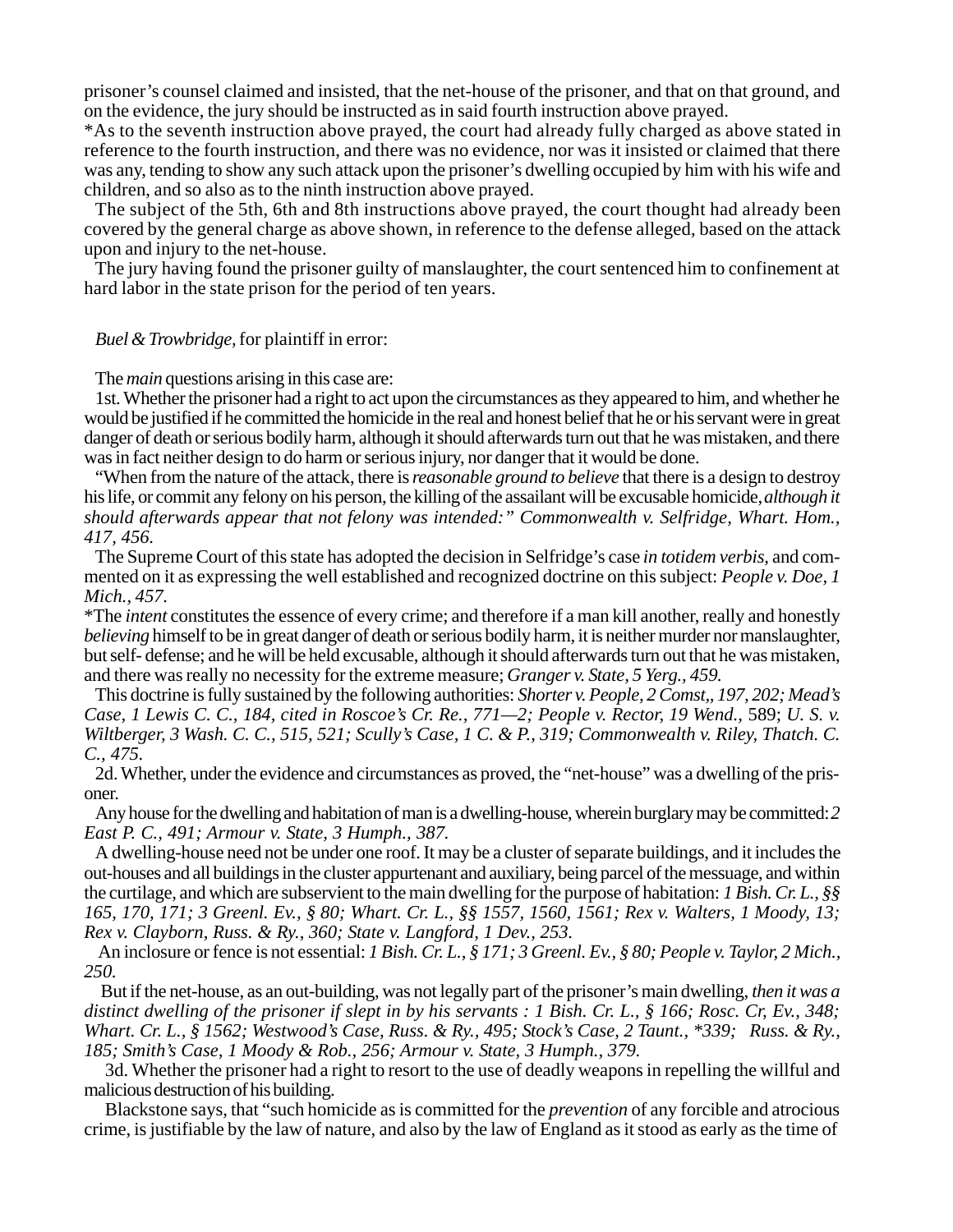## Bracton:" *4Bl. Com., 180.*

A man may repel force by force in defense of his person, habitation or property, against any one who manifestly intends or endeavors by violence or surprise to commit a known felony on either, and if he kill him in so doing, it is justifiable homicide: *1 East P. C., 271; Foster, 273; 2 Bish. Cr. L.,§ § 553, 569; Gray v. Combs, 7 J. J. Marsh., 482; U. S. v. Travers (Justice Story's opinion), 2 Whart. Cr. C., 497; Hinchliff's Case, 1 Lewin Cr. C., 168.* See also the law of riots and riotous homicide: *Whart. Hom., 352; Whart. Cr. L., § 1024.* It must logically follow from this rule, that a man may use whatever force may be necessary to make his defense effectual; otherwise the rule is a nullity, and means nothing.

The court instructed the jury "that the attack upon the prisoner's building, and the injury to it, were a legal trespass, for which he might seek redress in the courts." This proposition is technically correct, as it would be in any case of burglary, arson, or any other criminal assault upon property. But taken in connection with the *context* of the charge, and as naked proposition, it being so delivered without explanation to its *whole* bearing and application, and without the *slightest* notice of distinction between the right to repel a mere *legal* and *civil trespass* on property, and the right to repel its *felonious* and *criminal destruction* or *injury,* the proposition was well calculated to confound and mislead the jury, and lead \*them to suppose that the prisoner had no remedy against the crime by using reasonable and necessary means to prevent it, and that he had no other remedy than to *submit* to the crime, if he could not *peaceably* prevent it, and then "seek redress in the courts" by civil suit for the value of the property destroyed. It is submitted that such is not the spirit nor the letter of our enlightened system of jurisprudence.

There is a clear distinction noticed by all the authorities between the right of defense against a felonious or criminal attack upon property, and of defense against a mere trespass, which the court in this case entirely overlooked.

A mere legal trespass is a private wrong, and no crime. A crime is a public wrong, and, according to its nature, may or may not be a legal trespass or private wrong. For the private wrong or trespass, in either case, the law awards to the injured party his damages or compensation. But for the crime or public wrong, the law awards no compensation, but punishment.

There is, therefore, ample reason why a mere legal trespass or private wrong should not be resisted unto death. It has its ample remedy.

Not so with a crime or public wrong, for which, when once committed, there is no remedy, though it may be punished. The law of society, the public safety, therefore, requires that crime be resisted and prevented; and hence every citizen is invested not only with the right but duty to repel and prevent it; but the means employed must appear to be necessary and reasonable for the purpose, in view of the nature of the crime and all the circumstances of the case.

All crime, therefore, can and should be resisted; but whether the degree of force used be necessary, and whether resistance unto death be justifiable in any particular case, are not matters of law for the court, but fact for the jury, \*to be submitted to them under the law and the evidence, which in the present case the court refused to do: *State v. Clement, 32 Me., 279; U. S. v. Wiltberger, 3 Wash. C. C., 521;* and the authorities generally.

#### *J. M. Howard, attorney-general,* for the people:

Under our statute, the destruction of the net-house was undoubtedly a felony, but not such a felony as the law requires to justify the slaying of the offender in order to prevent it. While a man may use all reasonable and necessary force to defend his real or personal estate, of which he is the actual possessor, against another who comes to dispossess him without right, he can never innocently carry his defense to the extent of killing the aggressor: *2 Bish. Cr. L., § 558; 1 Ibid., §§ 549, 559, 622; 4 Mass., 391; 1 C. & Marsh., 209; 32 Me., 279; 1 Mich., 456.* The attack upon the net-house, though technically a felony, was in its nature a mere trespass, and it is believed that no adjudicated case can be found where the act of committing a mere trespass has been held to justify and excuse a homicide.

The net-house was not the prisoner's dwelling-house. To make such an outhouse a subject of burglary, the dwelling-house proper and the outhouse must be inclosed by a common fence: *3 Greenl. Ev., §§ 79, 80; 4 Bl. Com., 224; 1 Russ. & Ry., 187.* Though a man may occupy two dwelling-houses, yet the structure must possess such qualities as indicate that it is intended as a residence and habitation: *1 Bish. Cr. L., § 166.*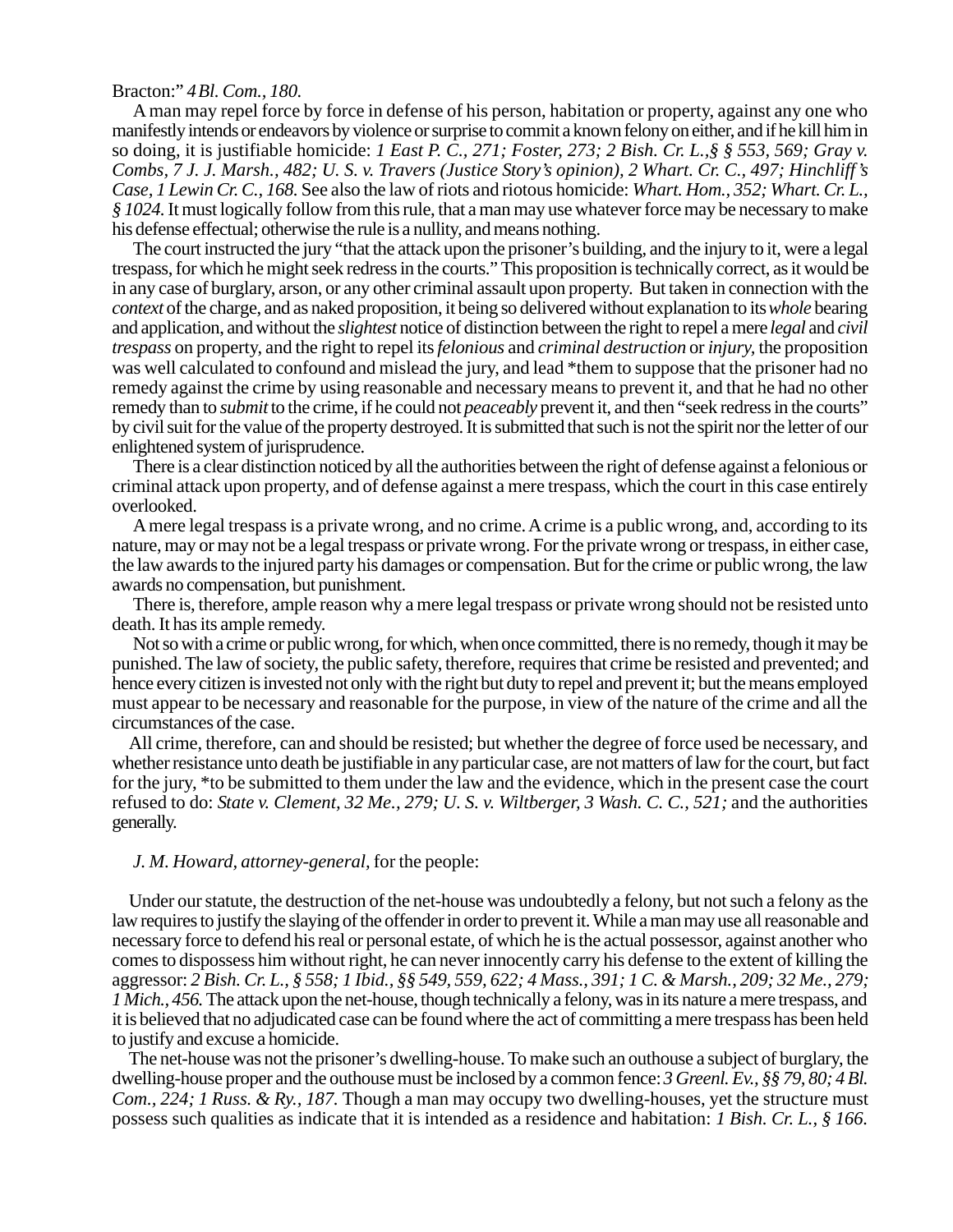Sleeping in it is not alone sufficient: *2 East P. C.,* 499.

The mere assault and battery upon Cull, unaccompanied by imminent danger to the life of the assailed, will not justify killing the assailant: *2 Bish.,§§ 544, 550, 281;* and see *11 Mod., 242; McLeod's Case, 1 Hill, 377, 419, 420; Webster's Works, vol. 6, p. 261.*

### \*CAMPBELL J.:

The defense of this case, as presented in the court below, based upon a claim that the accused was only chargeable with excusable or justifiable homicide. And as most of the questions raised before us involve the consideration of the same subject, it may be necessary to examine somewhat carefully into the rules which divide homicide into its various heads, and determine the character of each act of slaying.

The facts are claimed, by the counsel for the accused, to have a tendency to establish the act as innocent on various grounds*—first,* as excusable in defense of himself or his servant; *second,* as justifiable in repelling a riotous attack, and, *third,* as justifiable in resisting a felony.

The first inquiry necessary is one which applies equally to all of the grounds of defense; and is whether the necessity of taking life, in order to excuse or justify the slayer, must be one arising out of actual and imminent danger; or whether he may act upon a belief, arising from appearances which give him reasonable cause for it, that the danger is actual and imminent, although he may turn out to be mistaken.

Human life is not to be lightly disregarded, and the law will not permit it to be destroyed unless upon urgent occasion. But the rules which make it excusable or justifiable to destroy it under some circumstances, are really meant to insure its general protection. They are designed to prevent reckless and wicked men from assailing peaceable members of society, by exposing them to the danger of fatal resistance at the hands of those whom they wantonly attack, and put in peril or fear of great injury or death. And such rules, in order to be of any value, must be in some reasonable degree accommodated to human character and necessity. They should not be allowed to entrap or mislead those whose misfortunes compel a resort to them.

\*Were a man charged with crime to be held to a knowledge of all facts precisely as they are, there could be few cases in which the most innocent intention or honest zeal could justify or excuse homicide. The jury, by a careful sifting of witnesses on both sides, in cool blood, and aided by the comments of court and counsel, may arrive at a tolerably just conclusion on the circumstances of an assault. But the prisoner, who is to justify himself, can hardly be expected to be entirely cool in a deadly affray, or in all cases to have great courage or large intellect; and can not well see the true meaning of all that occurs at the time; while he can know nothing whatever concerning what has occurred elsewhere, or concerning the designs of his assailants, any more than can be inferred from appearances. And the law, while it will not generally excuse mistakes of law (because every man is bound to know that), does not hold men responsible for a knowledge of facts unless their ignorance arises from fault or negligence.

A criminal intent is a necessary ingredient of every crime. And therefore it is well remarked by Baron Parke in *Regina v. Thurborn, 2 C. & K., 832,* that "as the rule of law, founded on justice and reason, is that *actus non facit reum nisi mens sit rea,* the guilt of the accused must depend on the circumstances as they appear to him." And Mr. Bishop has expressed the same rule very clearly, by declaring that "in all cases where a party, without fault or carelessness, is misled concerning facts, and acts as he would be justified in doing if the facts were what he believed them to be, he is legally as he is morally innocent: *1 Bish. Cr. L., § 242.*

These principles have always been recognized, and are sustained by numerous authorities; but they need no vindication, and a further citation would add nothing to the clear and intelligible statements already referred to. And from an examination of some of the charges given, we \*are verymuch inclined to believe that the court below entertained the same views, at least as to some branches of the defense. But as some of the charges actually given, and particularly those in response to the first and second instructions requested, negative this rule, and the jury upon those must have been misled, we must regard these charges as erroneous unless they were inapplicable to the case altogether. Their applicability will be presently considered.

In order to determine the materiality of the questions of law raised, it becomes necessary to determine under what circumstances homicide is excusable or justifiable. In doing this, it will be proper to advert merely to those instances which may be regarded as coming nearest to the circumstances of the case before us. The other cases we are not called upon to define or consider; and what we say is to be interpreted by the case before us.

The only variety of excusable homicide (as contradistinguished from justifiable homicide at common law)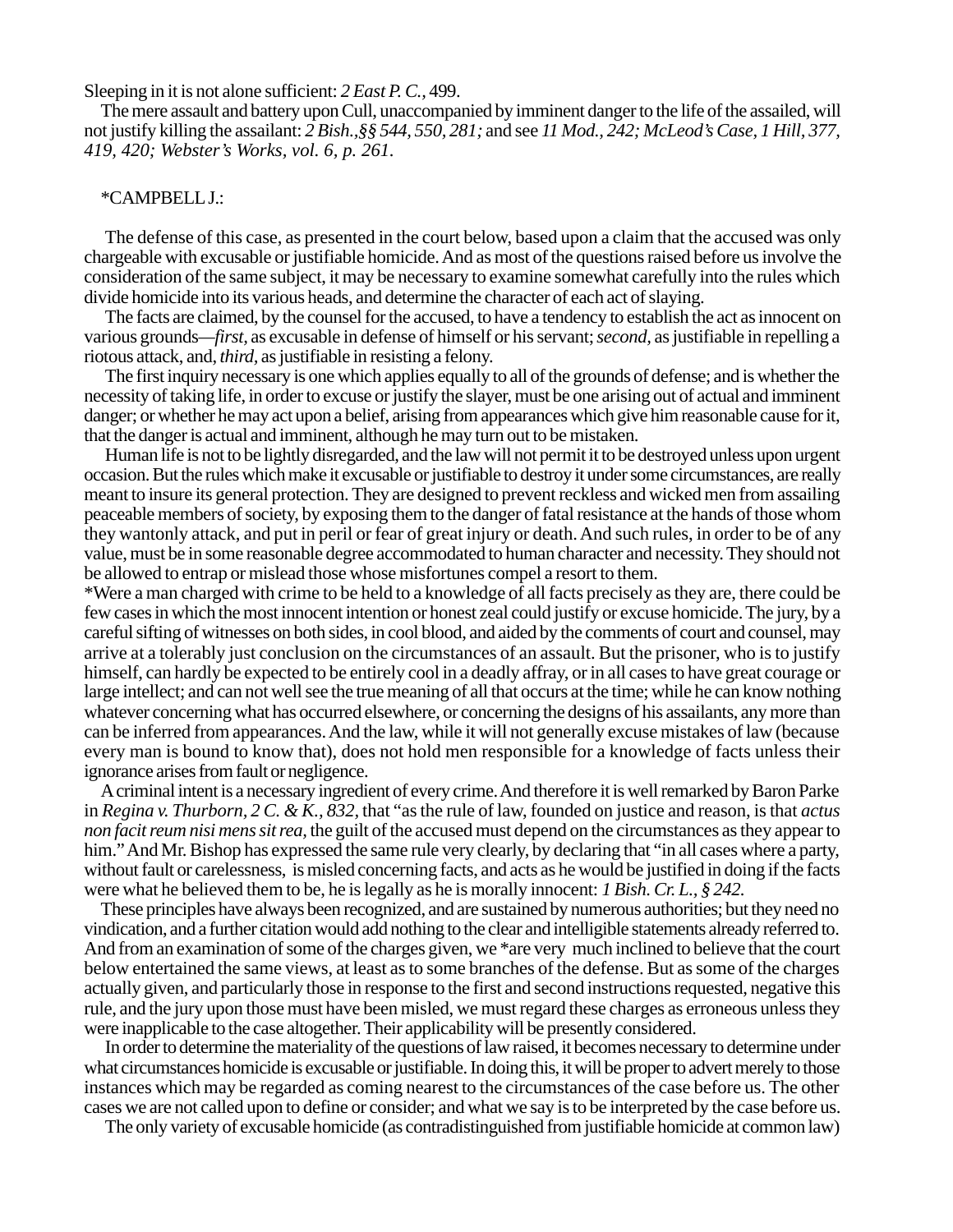which we need advert to, is that which is technically termed homicide *se aut sua defendendo,* and which embraces the defense of one's own life, or that of his family, relatives or dependents, within those relations where the law permits the defense of others as of one's self. Practically, so far as punishment is concerned, there is no distinction with us between excusable and justifiable homicide; but a resort to common law distinctions will nevertheless be convenient, in order to illustrate the difference between the various instances of homicide in repelling assaults, according as they are or are not felonious. Homicide *se defendendo* was excusable at common law when it occurred in a sudden affray, or in repelling an attack not made with a felonious design. According to Mr. Hawkins, it was excusable and not justifiable, because, occurring in a quarrel, it generally assumed some fault on both sides: *Hawk. P. C., B. 1, Ch.* 28, § 24. In these cases, the original assault not being with a felonious \*intent, and the danger arising in the heat of blood on one or both sides, the homicide is not excused unless the slayer does all which is reasonably in his power to avoid the necessity of extreme resistance, by retreating where retreat is safe, or by any other expedient which is attainable. He is bound, if possible, to get out of his adversary's way, and has no right to stand up and resist if he can safely retreat or escape. See *2 Bish. Cr. L., §§ 543 to 552, 560 to 562, 564 to 568; People v. Sullivan, 3 Seld., 396; 1 Russ. Cr., 660, et seq.* Mr. Russell lays down the rule very concisely as follows *(p. 661):* "The party assaulted must therefore flee, as far as he conveniently can, either by reason of some wall, ditch, or other impediment, or as far as the fierceness of the assault will permit him; for it may be so fierce as not to allow him to yield a step without manifest danger of his life or great bodily harm; and then, in his defense, he may kill his assailant instantly. Before a person can avail himself of the defense that he used a weapon in defense of his life, he must satisfy the jury that that defense was necessary; that he did all he could to avoid it; and that it was necessary to protect his own life, or to protect himself from such serious bodily harm as would give him a reasonable apprehension that his life was in immediate danger. If he used the weapon, having no other means of resistance, and no means of escape, in such case, if he retreated as far as he could, he would be justified." A man may defend his family, his servants or his master, whenever be may defend himself. How much further this mutual right exists, it is unnecessary in this case to consider. See *2 Bish. Cr. L., § 581, and cases cited; 1* Russ. *Cr., 662; 4 Bl. Com., 184.*

There are many curious and nice questions concerning the extent of the right of self-defense, where the assailed party is in fault. But as neither Pond nor Cull were in any way to blame in bringing about the events of Friday night, which led to the shooting of Blanchard, it is not \*important to examine them. The danger to be resisted must be to life, or of serious bodily harm of a permanent character; and it must be unavoidable by other means. Of course, we refer to means within the power of the slayer, so far as he is able to judge from the circumstances as they appear to him at the time.

A man is not, however, obliged to retreat if assaulted in his dwelling, but may use such means as are absolutely necessary to repel the assailant from his house, or to prevent his forcible entry, even to the taking of life. But here, as in the other cases, he must not take life if he can otherwise arrest or repel the assailant: *2 Bish. Cr. L., § 569; 3 Greenl. Ev., § 117; Hawk. P. C., B. 1, ch. 28, § 23. Where the assault or breaking is* felonious, the homicide becomes justifiable, and not merely excusable.

The essential difference between excusable and justifiable homicide rests not merely in the fact that at common law the one was felonious, although pardoned of course, while the other was innocent. Those only were justifiable homicides where the slayer was regarded as promoting justice, and performing a public duty; and the question of personal danger did not necessarily arise, although it does generally.

It is held to be the duty of every man who sees a felony attempted by violence, to prevent it if possible, and in the performance of this duty, which is an active one, there is a legal right to use all necessary means to make the resistance effectual. Where a felonious act is not of a violent or forcible character, as in picking pockets, and crimes partaking of fraud rather than force, there is no necessity, and, therefore, no justification, for homicide, unless possibly in some exceptional cases. The rule extends only to cases of felony, and in those it is lawful to resist force by force. If any forcible attempt is made, with a felonious intent against person or property, the person resisting is not obliged to retreat, but may pursue his adversary, if necessary, till he finds himself out of danger. Life may not properly be taken under this rule where the evil may be prevented by other means within the power of the person who interferes against the felon. Reasonable apprehension, however, is sufficient here, precisely as in all other cases.

It has also been laid down by the authorities, that private persons may forcibly interfere to suppress a riot or resist rioters, although a riot is not necessarily a felony in itself. This is owing to the nature of the offense, which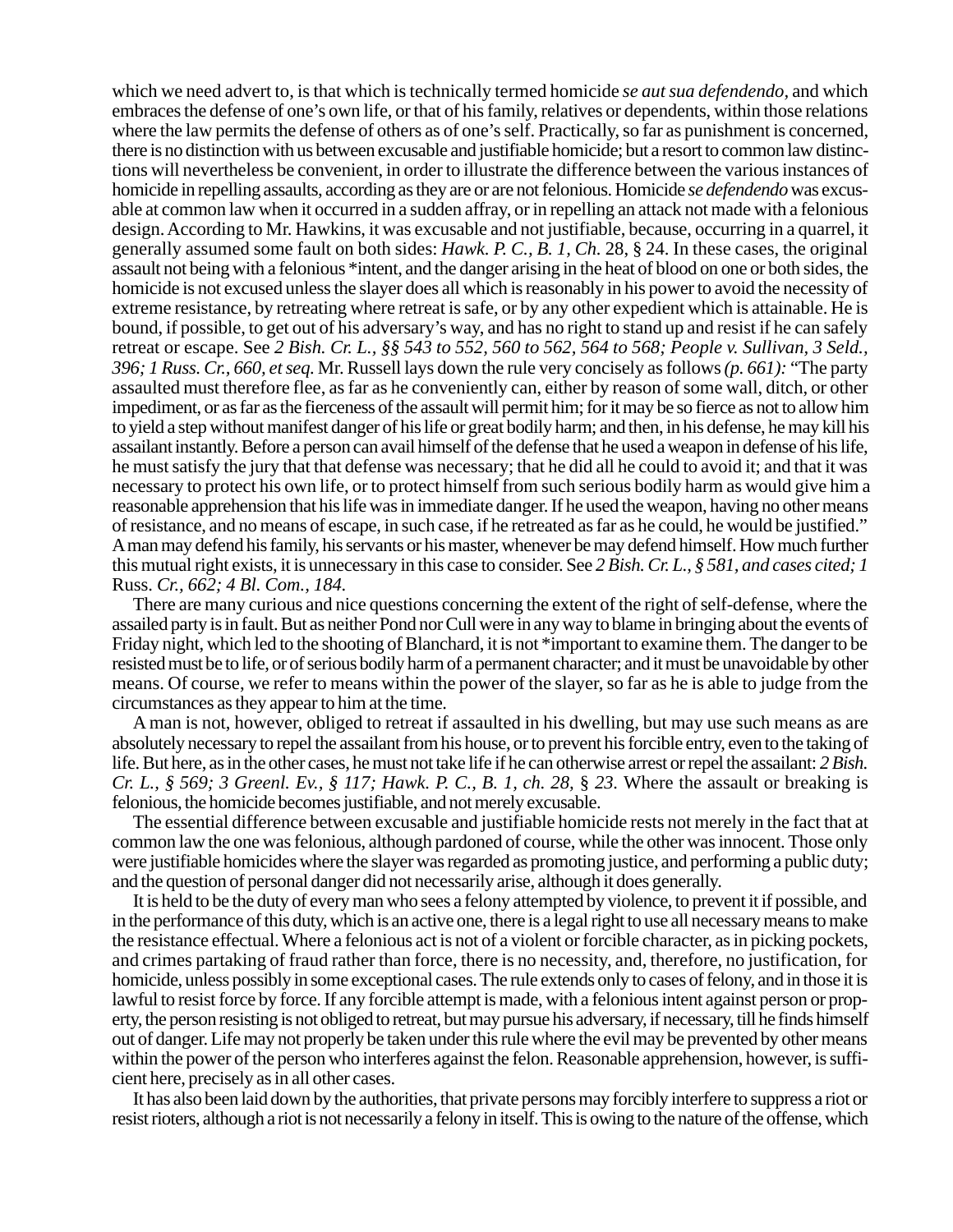requires the combination of three or more persons, assembling together and actually accomplishing some object calculated to terrify others. Private persons who can not otherwise suppress them, or defend themselves from them, may justify homicide in killing them, as it is their right and duty to aid in preserving the peace. And perhaps no case can arise where a felonious attempt by a single individual will be as likely to inspire terror as the turbulent acts of rioters. And a very limited knowledge of human nature is sufficient to inform us, that when men combine to do an injury to the person or property of others, of such a nature as to involve excitement and provoke resistance, they are not likely to stop at half-way measures, or to scan closely the dividing line between felonies and misdemeanors. But when the act they meditate is in itself felonious, and of a violent character, it is manifest that strong measures will generally be required for their effectual suppression, and a man who defends himself, his family or his property, under such circumstances, is justified in making as complete a defense as is necessary.

When we look at the facts of this case, we find very strong circumstances to bring the act of Pond within each of the defenses we have referred to. Without stopping to recapitulate the testimony in full or in detail, we have these leading features presented: Without any cause or provocation given by Pond, we find Plant, Robilliard and \*Blanchard combining with an expressed intention to do him personal violence. On Thursday evening this gang, with from fifteen to twenty associates, having been hunting for Pond, found him at a neighbor' s, and, having got him out of doors,surrounded him, while Plant struck him with his fist, and kicked him in the breast, with insulting language, evidently designed to draw him into a fight. He escaped from them, and ran away into the woods, and succeeded in avoiding them that night. That same night they tore down the door of the net-house, where his servants were asleep, in search of him, and not finding him there went to the house, the whole rabble being with them, and wanted Pond, and expressed themselves determined to have him; but refused to tell his wife what they wanted of him. Not finding him there, they started off elsewhere in search of him. This was between nine and ten o'clock at night. About noon of Friday, Plant and Blanchard met Pond, when Plant threatened again to whip him, and then went up to him, told him not to say anything, and that if he did he would give him slaps or kicks. Plant then took a stone to his hand, and threatened if Pond spoke to throw it at him. Pond said nothing, but went home quietly, and Plant went off and was heard making further threats soon after. Friday night neither Pond nor his family went to bed, being in fear of violence. Between one and two o'clock that night, Plant, Robilliard and Blanchard went to the net-house, and partially tore it down, while Whitney and Cull were in it. They then went to the house where Pond, his wife and children were, shook the door, and said they wanted Pond. Pond concealed himself under the bed, and his wife demanded what they wanted of him, saying he was not there, when Plant shook the door again, and ordered Mrs. Pond to open it; saying they wanted to search the house. She refusing, they resorted to artifice, asking for various articles of food, and objecting to receiving them except through the door. Plant then repeatedly \*commanded her to open the door, saying if she did not, she would regret it. On opening the door from six to twelve inches, by sliding the cord, to hand them some sugar, which they demanded, they did not take the sugar, but Plant seized Mrs. Pond's arm, and squeezed it until she fainted. Not succeeding in getting into the house, they then left for Ward's, and Pond went to the house of his brother-in-law, and borrowed a double-barreled shot gun loaded with pigeon shot, and returned home. While at Ward's, Blanchard told the latter that they had torn down part of Pond's net-house, and had left the rest so that when they went back they would have the rest of the fun. Blanchard also said, "I want to see Gust Pond; he abused an Irishman, and I want to abuse him just as bad as he abused the Irishman. Pond has to be abused any way." He also said to Ward, "This is good bread, I don't know but it may be the last piece of bread I'll eat." Plant also made threats. A short time after returning, they were heard to say they were going back again; were going to find him and to whip him, or have the soul out of him." It is to be remarked that we have their language as rendered by an interpreter, who was evidently illiterate, or at least incompetent to translate into very good English, and it is impossible for us to determine the exact force of what was said.

The party then went back to Pond's, and asked admittance to search for him. His wife refused to let them in. They immediately went to the net-house, where Cull was asleep. Plant seized Cull, and pulled him out of bed on the floor, and began choking him. Cull demanded who it was, but received no answer. Blanchard and Robilliard had commenced tearing down the boards. Pond went to the door and hallooed, " Who is tearing down my net-house?" to which there was no answer. The voices of a woman and child were heard crying, and the woman's voice was heard twice to cry out "for God's sake! " Cull's voice was also heard from the nethouse, not speaking, but \*hallooing as if he was in pain. Pond cried out loudly, "Leave, or I'll shoot." The noise